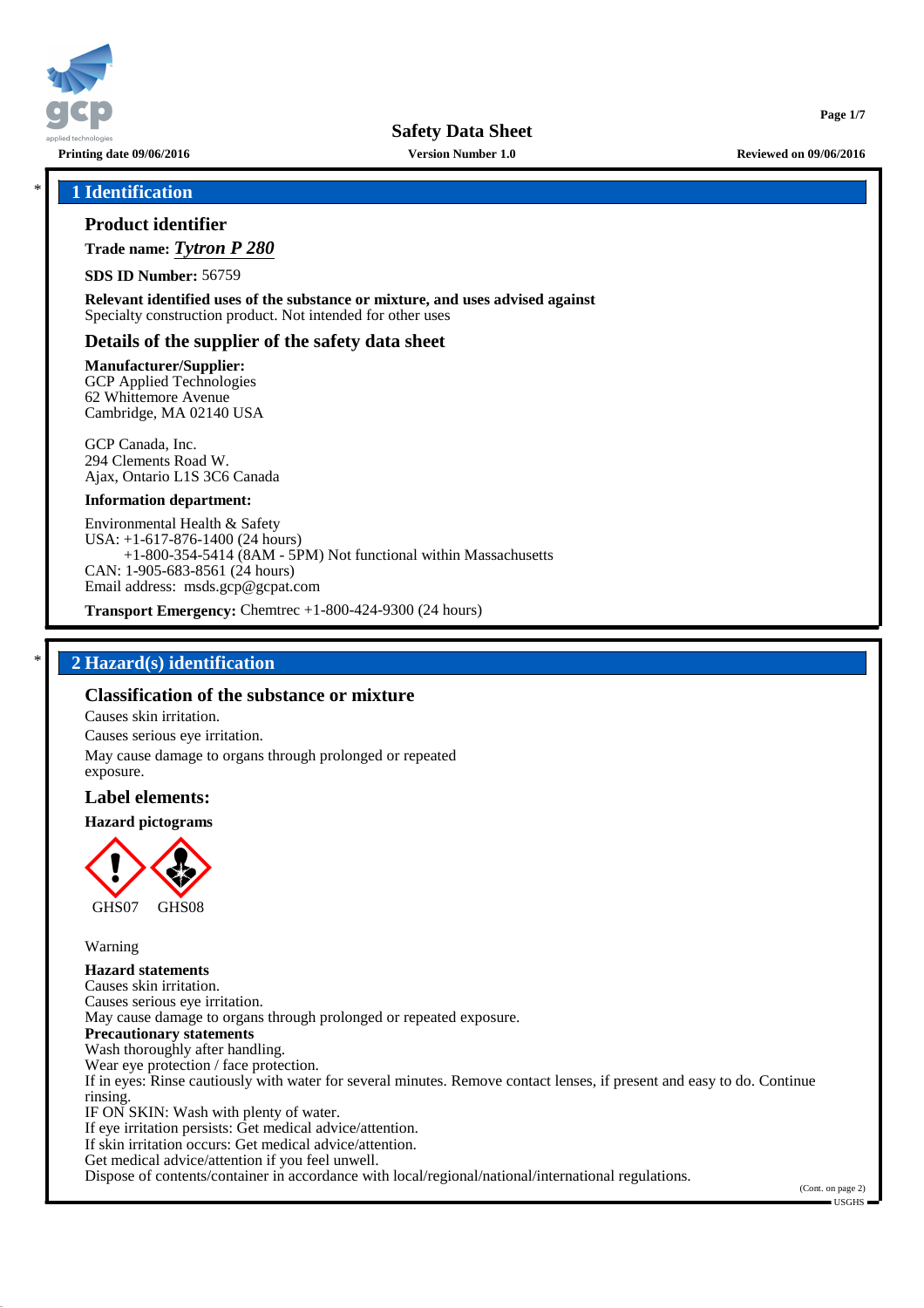# **Trade name:** *Tytron P 280*

2 1

# **HMIS-ratings (scale 0 - 4)**

# **Other hazards**

FIRE

#### **Results of PBT and vPvB assessment**

**PBT:** Not applicable. **vPvB:** Not applicable.

## \* **3 Composition/information on ingredients**

## **Chemical characterization: Mixture**

**Description:** Mixture of the hazardous substance(s) listed below with additional nonhazardous ingredients.

| Hazardous components:            |                 |
|----------------------------------|-----------------|
| 9016-45-9 Nonylphenol ethoxylate | 10-20%          |
| 111-46-6 Diethylene glycol       | $15.0 - 10.0\%$ |
| 122-20-3 Triisopropanolamine     | $2.0 - 5.0\%$   |

## **4 First-aid measures**

### **Description of first aid measures**

**General information:** Get medical advice/attention if you feel unwell.

#### **After inhalation:**

Supply fresh air. If required, provide artificial respiration. Keep patient warm. Consult doctor if symptoms persist.

#### **After skin contact:**

Immediately wash contaminated skin with soap or mild detergent and water. If this chemical soaks clothing, immediately remove clothing and wash skin.

**After eye contact:** Rinse cautiously with water for several minutes.

#### **After swallowing:**

Rinse mouth.

Do NOT induce vomiting.

# **Information for doctor:**

**Most important symptoms and effects, both acute and delayed** No further relevant information available.

**Indication of any immediate medical attention and special treatment needed** No further relevant information available.

## **5 Fire-fighting measures**

**Special hazards arising from the substance or mixture** No further relevant information available.

**Additional information** Collect contaminated fire fighting water separately. It must not enter the sewage system.

(Cont. on page 3)

USGHS

(Cont. from page 1)



# **NFPA ratings (scale 0 - 4)**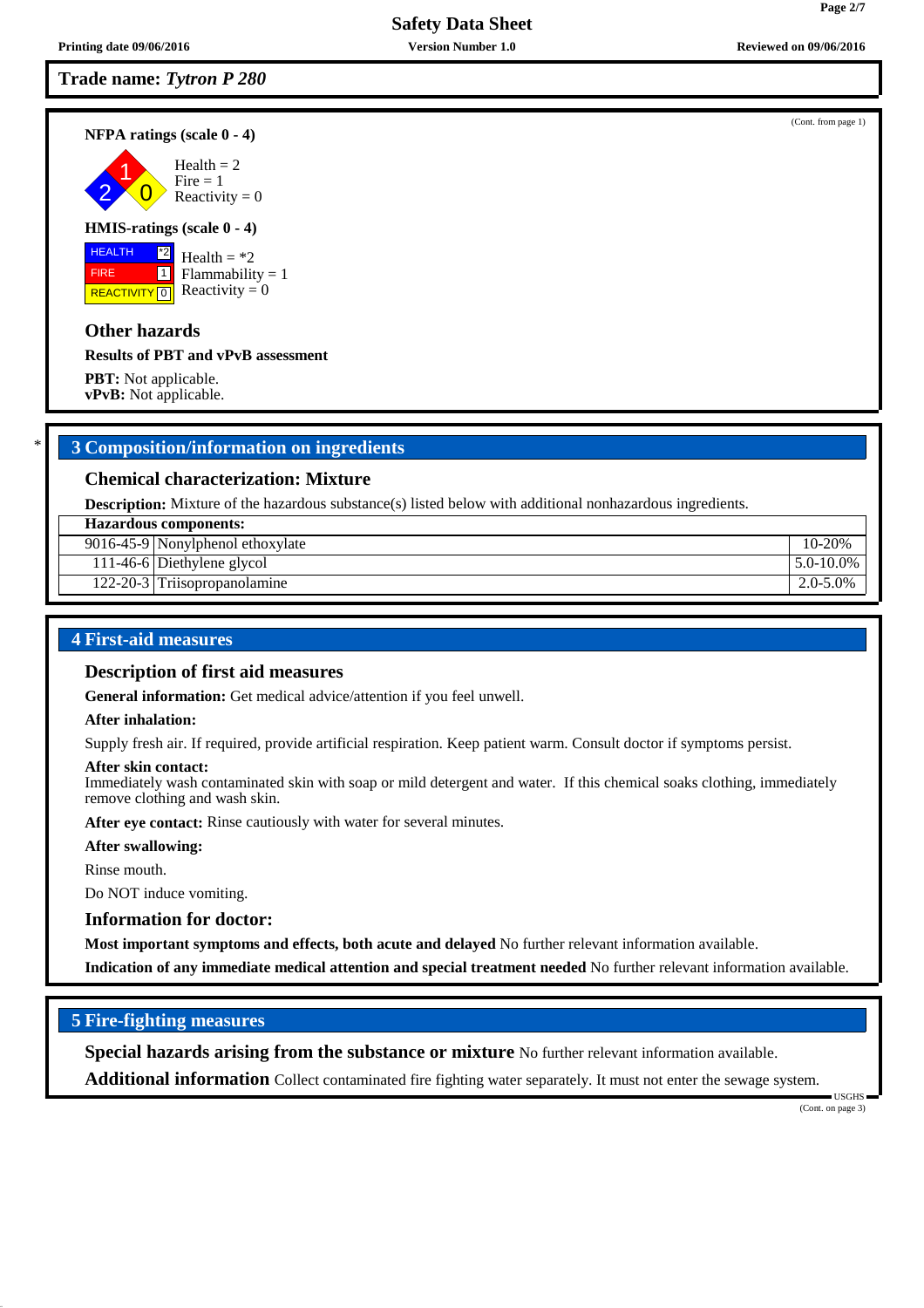# **Trade name:** *Tytron P 280*

# **6 Accidental release measures**

#### **Personal precautions, protective equipment and emergency procedures**

Wear protective equipment. Keep unprotected persons away.

# **Methods and material for containment and cleaning up:**

Contain and/or absorb spill with inert material (i.e. sand, vermiculite) then place in a suitable container.

Sweep up spilled product into receptacles.

Dispose contaminated material as waste according to section 13 of the SDS.

#### **Reference to other sections**

See Section 7 for information on safe handling.

See Section 8 for information on personal protection equipment.

See Section 13 for disposal information.

# **7 Handling and storage**

#### **Handling:**

**Precautions for safe handling** No special precautions are necessary if used correctly.

**Information about protection against explosions and fires:** No special measures required.

#### **Conditions for safe storage, including any incompatibilities**

**Storage:**

**Information about storage in one common storage facility:** No special measures required.

**Further information about storage conditions:** Keep receptacle tightly sealed.

**Specific end use(s)** No further relevant information available.

# \* **8 Exposure controls/personal protection**

#### **Additional information about design of technical systems:** No further data; see item 7.

**Control parameters**

**Components with limit values that require monitoring at the workplace:**

**111-46-6 Diethylene glycol**

WEEL (USA) Long-term value:  $10 \text{ mg/m}^3$ 

**Additional information:** The lists that were valid during the creation were used as basis.

#### **Exposure controls**

**Personal protective equipment:**

**General protective and hygienic measures:** The usual precautionary measures for handling chemicals should be followed.

#### **Breathing equipment:**

Respiratory protection is not normally required. However, a chemical cartridge respirator with organic vapor cartridge and a prefilter for dusts/mists is required at or above the applicable exposure limits (consult exposure guidelines). If no limits exist, use an approved respirator whenever a vapor or mist is generated or if respiratory irritation occurs. Supplied air respirator (SCBA) is required at exposure levels above the capabilities of a chemical cartridge respirator.

**Protection of hands:** Gloves should be worn to prevent skin contact and should be impermeable and resistant to the product.

**Material of gloves** Gloves should be worn to prevent skin contact and should be impermeable and resistant to the product.

**Eye protection:**



Safety glasses with side shield protection.

(Cont. on page 4) USGHS

(Cont. from page 2)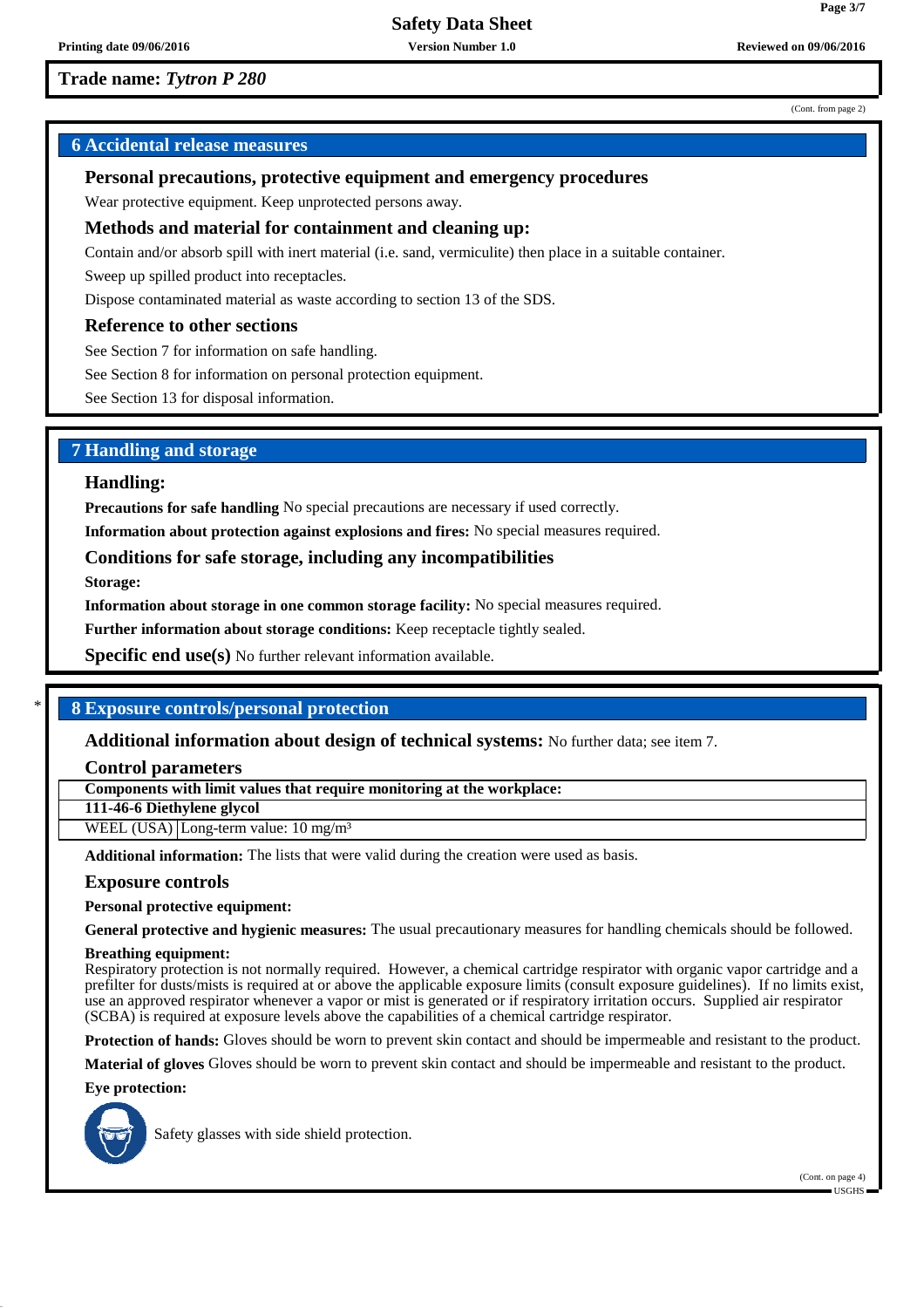# **Trade name:** *Tytron P 280*

(Cont. from page 3) Safety glasses with side shields should be worn to prevent contact due to splashing. Under high vapor mist concentrations, tightly sealed goggles should be worn.



A face shield should also be worn if there is potential exposure to splash or spray.

#### **Body protection:**

Use personal protective equipment as required.

Take off contaminated clothing.

# **9 Physical and chemical properties**

| Information on basic physical and chemical properties                                                                                              |                                                                                                         |  |
|----------------------------------------------------------------------------------------------------------------------------------------------------|---------------------------------------------------------------------------------------------------------|--|
| <b>General Information</b><br>Appearance:<br>Form:<br>Color:<br>Odor:<br>Odor threshold:                                                           | Liquid<br>According to product specification<br>Characteristic<br>Not determined.                       |  |
| pH-value $(\sim)$ at 20 °C (68 °F):                                                                                                                | 10                                                                                                      |  |
| <b>Change in condition</b><br><b>Melting point/Melting range:</b><br><b>Boiling point/Boiling range:</b><br><b>Flash point:</b>                    | Undetermined.<br>> 100 °C (> 212 °F)<br>$> 93$ °C ( $> 199$ °F)                                         |  |
| <b>Flammability (solid, gaseous):</b>                                                                                                              | Not applicable.                                                                                         |  |
| <b>Decomposition temperature:</b><br>Auto igniting:<br>Danger of explosion:                                                                        | Not determined.<br>Product is not selfigniting.<br>Product does not present an explosion hazard.        |  |
| <b>Explosion limits:</b><br>Lower:<br><b>Upper:</b><br>VOC Content (max):                                                                          | Not determined.<br>Not determined.<br>Not determined.                                                   |  |
| Vapor pressure:<br>Density: (~) at 20 $^{\circ}$ C (68 $^{\circ}$ F)<br><b>Relative density</b><br><b>Vapor density</b><br><b>Evaporation</b> rate | Not determined.<br>1.1 $g/cm^3$ (9.18 lbs/gal)<br>Not determined.<br>Not determined.<br>Not determined. |  |
| Solubility in / Miscibility with<br>Water:                                                                                                         | Not miscible or difficult to mix.                                                                       |  |
| Partition coefficient (n-octanol/water): Not determined.                                                                                           |                                                                                                         |  |
| Viscosity:<br>Dynamic:<br>Kinematic:<br>Molecular weight                                                                                           | Not determined.<br>Not determined.<br>Not applicable.                                                   |  |
| <b>Other information</b>                                                                                                                           | No further relevant information available.                                                              |  |

# **10 Stability and reactivity**

**Reactivity** Stable under normal conditions.

**Chemical stability**

**Thermal decomposition:** No decomposition if used according to specifications.

**Possibility of hazardous reactions** No further relevant information available.

**Conditions to avoid** No further relevant information available.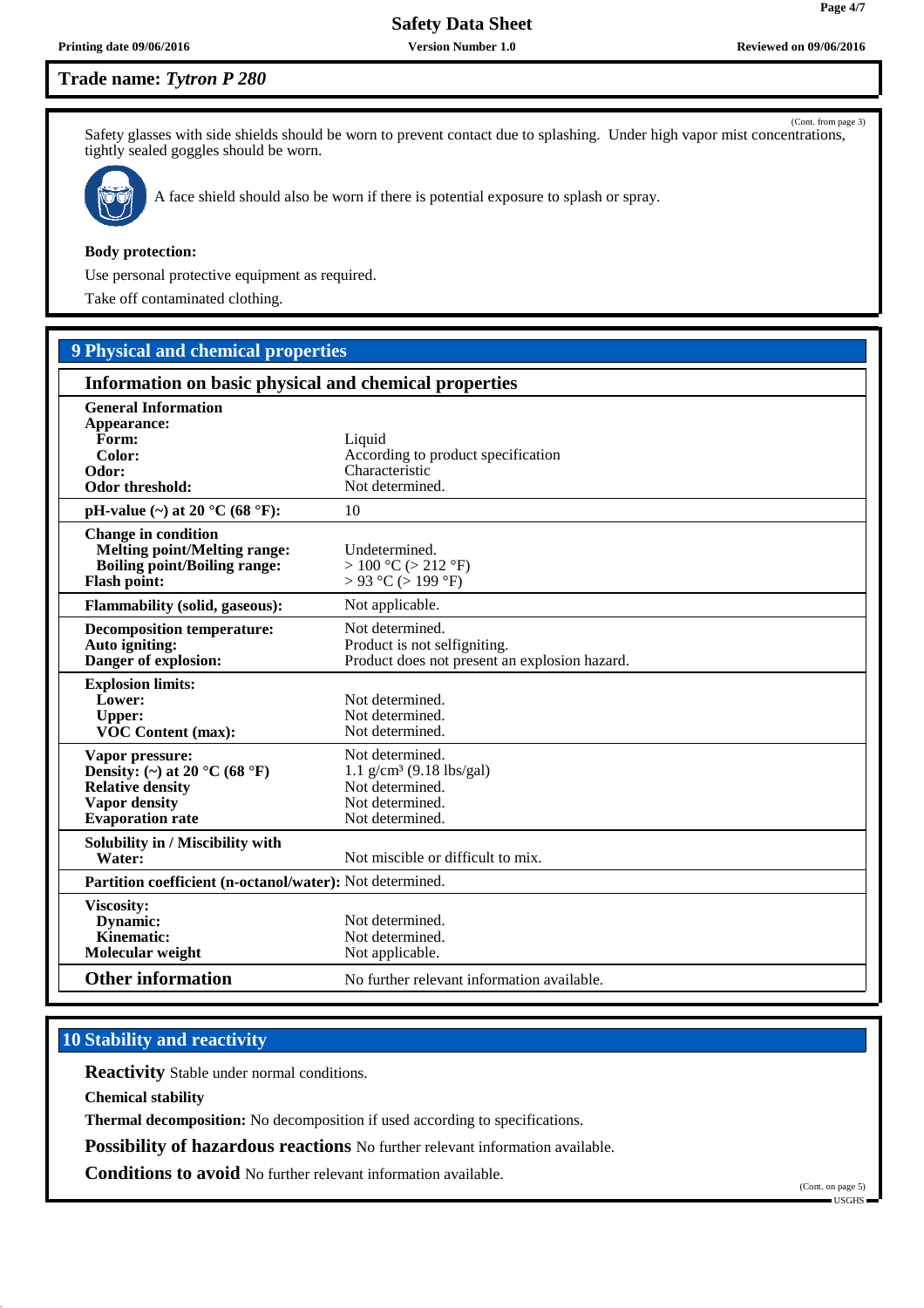**Trade name:** *Tytron P 280*

(Cont. from page 4)

**Page 5/7**

**Incompatible materials:** No further relevant information available.

**Hazardous decomposition products:** Carbon monoxide and carbon dioxide

**Additional information:** See section 7 for information on handling, storage and conditions to be avoided.

# \* **11 Toxicological information**

**Delayed and immediate effects and chronic effects from short or long term exposure** May cause damage to organs through prolonged or repeated exposure.

## **Information on toxicological effects**

**Acute toxicity:**

|--|

**61790-12-3 Tall oil fatty acids**

Dermal  $|LD50| > 2000$  mg/kg (rat) **111-46-6 Diethylene glycol**

Oral LD50 1120 mg/kg (human)

#### **Primary irritant effect:**

#### **on the skin:**

May cause sensitization by skin contact. Causes skin irritation.

**on the eye:** Causes serious eye irritation.

**inhalation:** No irritating effect expected

**Ingestion:** May cause damage to organs through prolonged or repeated exposure.

**Additional toxicological information:**

**Carcinogenic categories**

**IARC (International Agency for Research on Cancer) Human Carcinogenicity:**

**Group 1- Positive, Group 2A- Probable, Group 2B- Possible, Group 3- Not Classifiable**

None of the ingredients is listed.

**NTP (National Toxicology Program)**

**K–Known to be carcinogenic, R–May reasonably be anticipated to be carcinogenic**

None of the ingredients is listed.

**OSHA-Ca (Occupational Safety & Health Administration)**

None of the ingredients is listed.

# **12 Ecological information**

## **Toxicity**

**Aquatic toxicity:** No further relevant information available.

**Persistence and degradability** No further relevant information available.

## **Behavior in environmental systems:**

**Bioaccumulative potential** No further relevant information available.

**Mobility in soil** No further relevant information available.

## **Additional ecological information:**

**General notes:** Not known to be hazardous to water.

# **Results of PBT and vPvB assessment**

**PBT:** Not applicable. **vPvB:** Not applicable.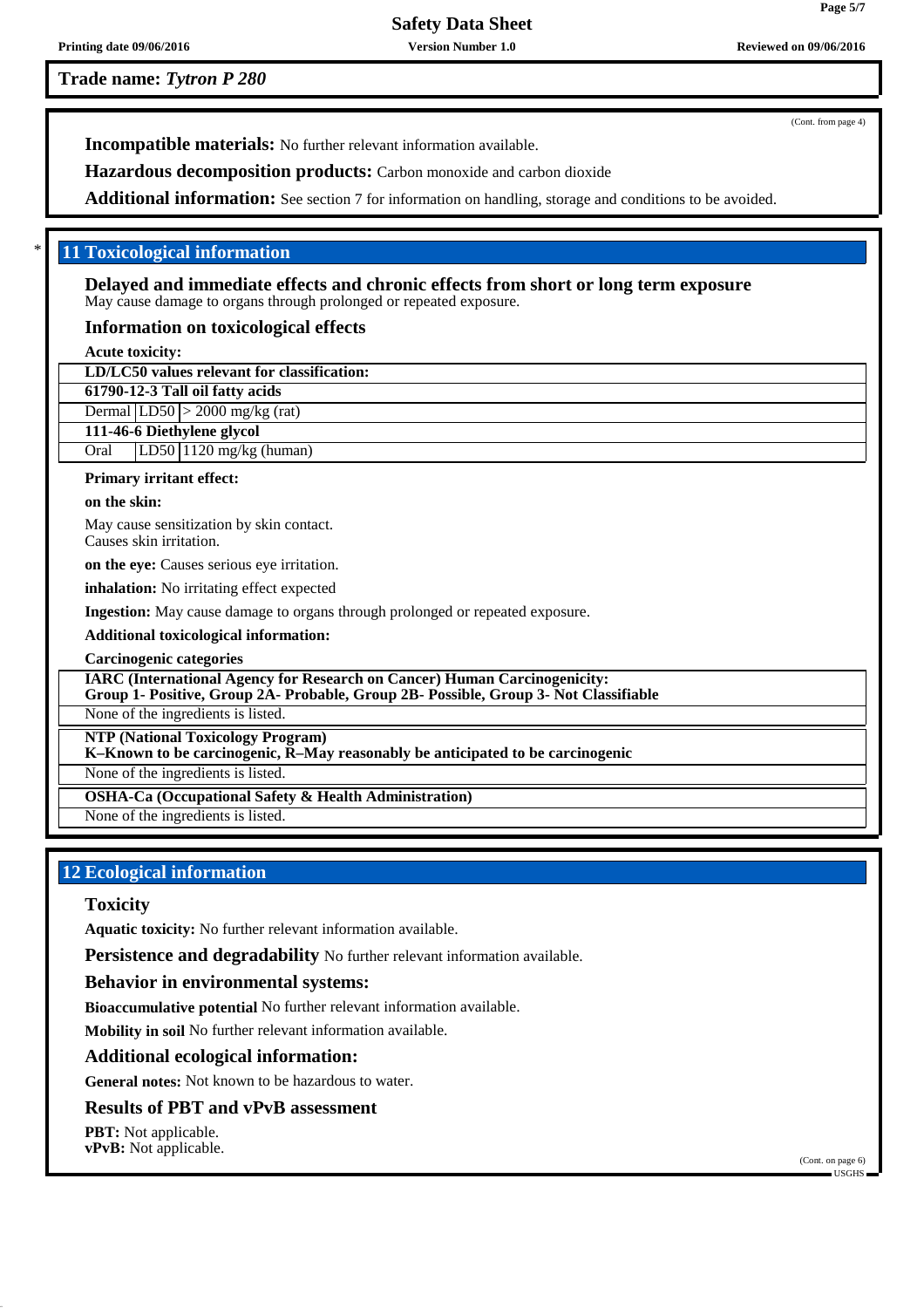**Trade name:** *Tytron P 280*

(Cont. from page 5)

**Page 6/7**

**Other adverse effects** No further relevant information available.

# **13 Disposal considerations**

**Waste treatment methods** Comply with Federal, State and local regulations.

**Recommendation:**



Must not be disposed of together with household garbage. Do not allow product to reach sewage system.

# **Uncleaned packagings:**

**Recommendation:** Disposal must be made according to official regulations.

| <b>14 Transport information</b>                           |                 |
|-----------------------------------------------------------|-----------------|
| <b>UN-Number</b><br>DOT, IMDG, IATA                       | Not applicable. |
| UN proper shipping name<br>DOT, IMDG, IATÂ                | Not applicable. |
| <b>Transport hazard class(es)</b>                         |                 |
| DOT, IMDG, IATA<br><b>Class</b>                           | Not applicable. |
| <b>Packing group</b><br>DOT, IMDG, IATA                   | Not applicable. |
| <b>Environmental hazards:</b><br><b>Marine pollutant:</b> | N <sub>0</sub>  |
| <b>Special precautions for user Not applicable.</b>       |                 |
| <b>Transport/Additional information:</b>                  |                 |
| <b>DOT</b><br><b>Remarks:</b>                             | Not Regulated.  |
| <b>UN</b> "Model Regulation":                             | Not applicable. |

# **15 Regulatory information**

**SARA (Superfund Amendments and Reauthorization Act) Section 302/304 (extremely hazardous substances):**

None of the ingredients is listed.

**Section 313 Reportable Ingredients (Chemicals present below reporting threshold are exempt):**

None of the ingredients is listed.

**SARA Section 312/Tier I & II Hazard Categories:**

Health Hazard - Skin Corrosion or Irritation

Health Hazard - Serious eye damage or eye irritation

Health Hazard - Specific target organ toxicity (single or repeated exposure)

**North America Chemical Inventory Status**

**TSCA (Toxic Substances Control Act - United States):**

All ingredients are listed or exempt from listing unless otherwise noted below.

**CEPA (Canadian DSL):**

All ingredients are listed or exempt from listing unless otherwise noted below.

(Cont. on page USGHS